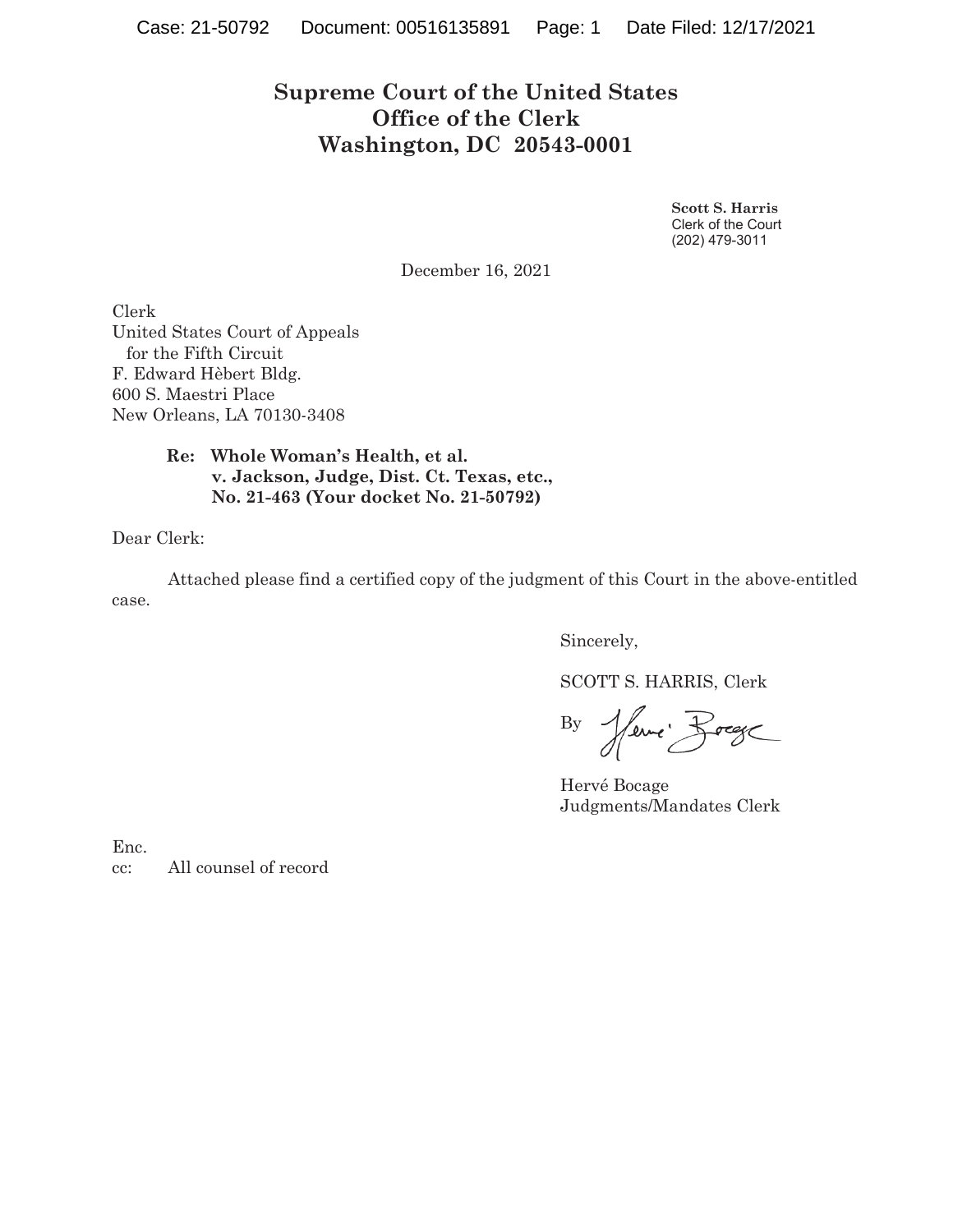**Supreme Court of the United States Office of the Clerk Washington, DC 20543-0001** 

> **Scott S. Harris**  Clerk of the Court (202) 479-3011

December 16, 2021

Mr. Marc Andrew Hearron, Esq. Center for Reproductive Rights 1634 Eye Street, N. W. Washington, D. C. 20006

Ms. Heather G. Hacker, Esq. Hacker Stephens LLP 108 Wild Basin Road Suite 250 Austin, Texas 78746

#### **Re: Whole Woman's Health, et al. v. Jackson, Judge, Dist. Ct. Texas, etc., No. 21-463**

Dear Counsel:

Today, a certified copy of the judgment of this Court in the above-entitled case was emailed to the Clerk of the United States Court of Appeals for the Fifth Circuit.

Sincerely,

SCOTT S. HARRIS, Clerk

By

Herve' Bocage Judgments/Mandates Clerk

cc: All counsel of record Clerk, USCA Fifth Cir. (Your docket No. 21-50792)